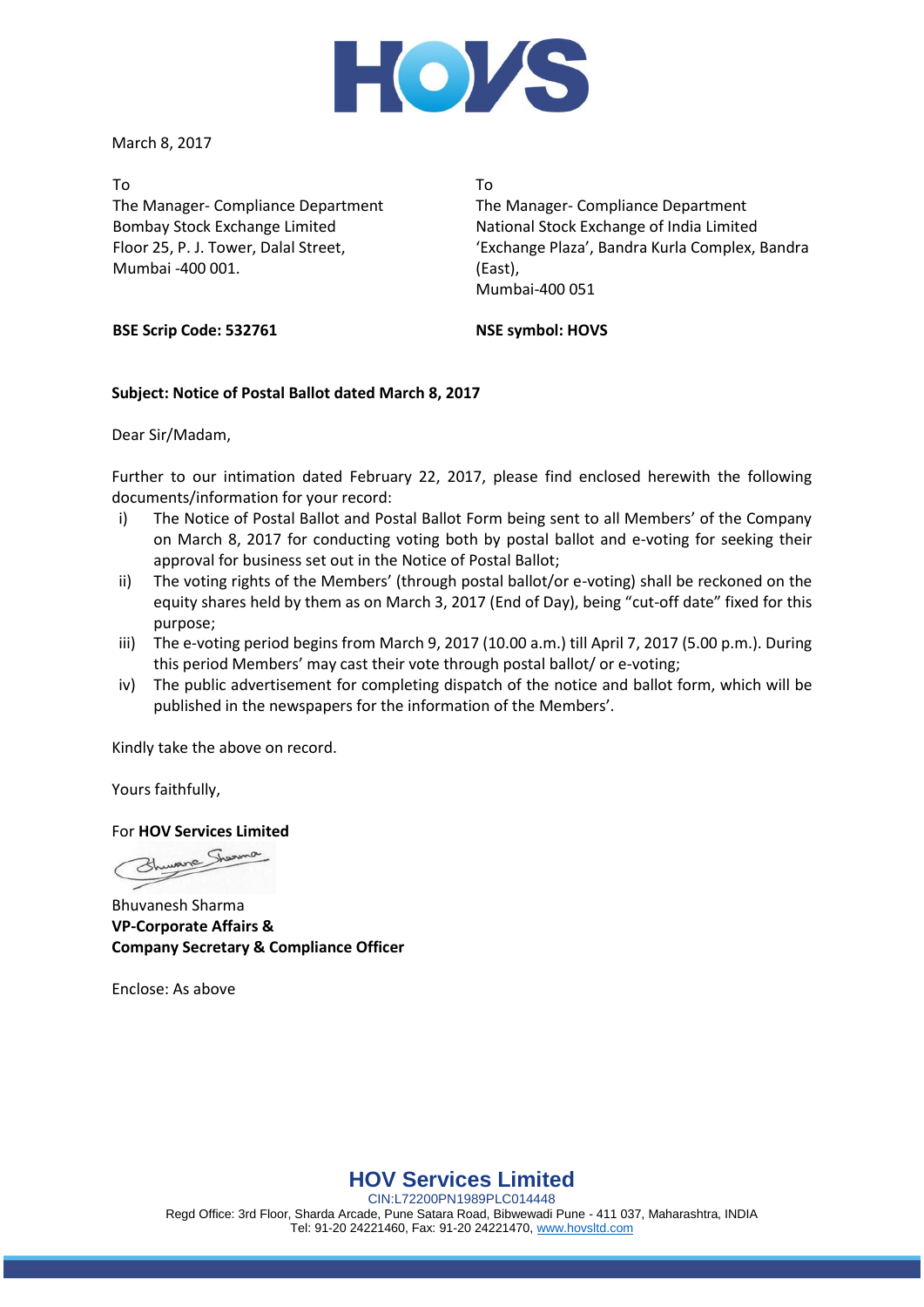### HOV SERVICES LIMITED HOV SERVICES LIMITED HOV SERVICES LIMITED HOV SERVICES LIMITED HOV SERVICES LIMITED HOV SERVICES LIMITED 4. No. of shares held

 $\boxtimes$ 

HOV **(As on March 3, 2017 being the "cut-off date")** S LIMITED HOV SERVICES LIMITED HOV SERVICES LIMITED HOV SERVICES LIMITED

5. I/We hereby exercise my/our vote in respect of the special resolution(s) to be passed through postal ballot for the ⊦⊙ business stated in the Notice of the Company dated March 8, 2017 by sending my/our assent or dissent to the said<br><sup>HOV</sup> resolution(s) by placing the tick (✓) mark at the appropriate box below:□□ HOV SERVICES LIMITED HO HOV resolution(s) by placing the tick ( $\checkmark$ ) mark at the appropriate box below: ED HOV SERVICES LIMITED HOV SERVICES LIMITED

HOV SERVICES LIMITED HOV SERVICES LIMITED HOV SERVICES LIMITED HOV SERVICES LIMITED HOV SERVICES LIMITED HOV SERVICES LIMITED HOV SERVICES LIMITED HOV SERVICES LIMITED HOV SERVICES LIMITED HOV SERVICES LIMITED HOV SERVICES LIMITED HOV SERVICES LIMITED Note : Please read the instructions printed overleaf carefully before exercising your vote.  $_{\rm LIMITED}$  hov services limited

| $\blacksquare(\bullet)$<br><b>HOV SERVICES HMITTED</b><br>CIN: L72200PN1989PLC014448<br>3rd Floor, Sharda Arcade, Pune Satara Road, Bibwewadi, Pune-411 037, India, Tel:91 20 24231623, Fax: 91 20 24221470<br>investor.relations@hovsltd.com   www.hovsltd.com |
|-----------------------------------------------------------------------------------------------------------------------------------------------------------------------------------------------------------------------------------------------------------------|
| <b>POSTAL BALLOT FORM</b>                                                                                                                                                                                                                                       |
|                                                                                                                                                                                                                                                                 |

Notice is hereby given pursuant to the provisions of Section 110 and other applicable provisions, if any, of the Companies Act,<br>2013 (the "Act"), read together with the Companies (Management and Administration) Bules, 2014 2013 (the "**Act**"), read together with the Companies (Management and Administration) Rules, 2014 (including any statutory modification or re-enactment(s) thereof for the time being in force), that the resolutions appended below are proposed to be passed by the Members through postal ballot/ electronic voting (e-voting). The explanatory statement pertaining to the resolutions setting out the material facts and the reasons thereof is annexed hereto with a Postal Ballot Form for your consideration.

| 1. Name(s) of Member(s) <b>NOSE LIMIT</b><br>(including joint-holders, if any)<br><b>ICES LIMITED</b>                                                                                                                             |  | <b>IMITED HOV SERVICES LIMITED HOV SERVICES LIMITED HOV SERVICES</b> |  |  |
|-----------------------------------------------------------------------------------------------------------------------------------------------------------------------------------------------------------------------------------|--|----------------------------------------------------------------------|--|--|
|                                                                                                                                                                                                                                   |  | <b>HOV SERVICES LIMITED HOV SERVICES LIMITED</b>                     |  |  |
|                                                                                                                                                                                                                                   |  |                                                                      |  |  |
|                                                                                                                                                                                                                                   |  |                                                                      |  |  |
| HOV SERVICES LIMITED HOV SERVICES LIMITED HOV SERVICES LIMITED HOV SERVICES LIMITED HOV SERVICES LIMITED HOV SERVICES<br>20 Registered, address of the sole/first ov services limited hov services limited hov services limited h |  |                                                                      |  |  |
|                                                                                                                                                                                                                                   |  |                                                                      |  |  |
| named member-lov SERVICES LIMITED HOV SERVICES LIMITED HOV SERVICES LIMITED HOV SERVIC                                                                                                                                            |  |                                                                      |  |  |
|                                                                                                                                                                                                                                   |  | MITED HOV SERVICES LIMITED HOV SERVICES LIMITED HOV SERVICES.        |  |  |
| ES LIMITED HOV SERVICES LIMITED HOV SERVICES LIMITED HOV SERVICES LIMITED HOV:                                                                                                                                                    |  |                                                                      |  |  |
|                                                                                                                                                                                                                                   |  | IMITED HOV SERVICES LIMITED HOV SERVICES LIMITED HOV SERVICES L      |  |  |
| 'SERVICES LIMITED HOV SERVICES LIMITED HOV SERVICES LIMITED HOV SERVICES LIMITED HOV                                                                                                                                              |  |                                                                      |  |  |
| CES LIMITED HOV SERVICES LIMITED HOV SERVICES LIMITED HOV SERVICES L                                                                                                                                                              |  |                                                                      |  |  |
| HOV SERVICES LIMITED HOV SERVICES LIMITED HOV SERVICES LIMITED HOV SERVICES LIMITED HOV                                                                                                                                           |  |                                                                      |  |  |
| CES LIMITED HOV SERVICES LIMITED HOV SERVICES LIMITED HOV SERVICES LIMIT                                                                                                                                                          |  |                                                                      |  |  |
| HOV SERVICES LIMITED HOV SERVICES LIMITED HOV SERVICES LIMITED HOV SERVICES LIMITED                                                                                                                                               |  |                                                                      |  |  |
| OV SERVICES LIMITED HOV SERVICES LIMITED HOV SERVICES LIMITED HOV SERVICES LIMITED                                                                                                                                                |  |                                                                      |  |  |
| HOV SERVICES LIMITED HOV SERVICES LIMITED HOV SERVICES LIMITED HOV SERVICES LIMITED HOV                                                                                                                                           |  |                                                                      |  |  |
| HOV SERVICES LIMITED HOV SERVICES LIMITED HOV SERVICES LIMITED HOV SERVICES LIMITED                                                                                                                                               |  |                                                                      |  |  |
| OV SERVICES LIMITED HOV SERVICES LIMITED HOV SERVICES LIMITED HOV SERVICES LIMITED                                                                                                                                                |  |                                                                      |  |  |
| SERVICES LIMITED HOV SERVICES LIMITED HOV SERVICES LIMITED HOV SERVICES                                                                                                                                                           |  |                                                                      |  |  |
| RES LIMITED HOV SERVICES LIMITED HOV SERVICES LIMITED                                                                                                                                                                             |  |                                                                      |  |  |
| OV SERVICES LIMITED HOV SERVICES LIMITED HOV SERVICES LIMITED HOV SERVIC                                                                                                                                                          |  |                                                                      |  |  |
| 3. Registered Folio No./DPID Client IDV SERVICES LIMITED HOV SERVICES LIMITED HOV SERVICES LIMITED HOV SERVIC                                                                                                                     |  |                                                                      |  |  |
|                                                                                                                                                                                                                                   |  |                                                                      |  |  |
|                                                                                                                                                                                                                                   |  |                                                                      |  |  |

- 1. The Board of Directors in its meeting held on February 22, 2017 had appointed Mr. Prajot Tungare, of M/s. Prajot Tungare & Associates, Practicing Company Secretaries, as Scrutinizer for conducting the postal ballot/ e-voting process in a fair and transparent manner.
- 2. The voting rights of the Members (through postal ballot/or e-voting) shall be reckoned on the equity shares held by them as on March 3, 2017 (End of Day), being "cut-off date" fixed for this purpose.
- 3. In compliance with the provisions of Sections 108 and 110 and other applicable provisions of the Companies Act, 2013, read with the Companies (Management and Administration) Rules, 2014 and Regulation 44 of the SEBI (Listing Obligations and Disclosure Requirements) Regulations, 2015, the Company has provided a facility to the Members to exercise their votes electronically through electronic means. The e-voting service facility will be provided by **Karvy Computershare Private Limited ("KCPL")**.
- 4. The instructions for e-voting are annexed to the Postal Ballot Notice.
- 5. The Scrutinizer shall, after conclusion of the voting period, unlock the votes cast through remote e-voting in the presence of at least two witnesses, not in the employment of the Company and make a Scrutinizer's consolidated report of the votes cast in favor or against, if any, (through remote e-voting and postal ballot) and submit the same to the Chairman of the Company. Results of the voting will be announced not later than Friday April 14, 2017, at the registered office of the Company by placing the same along with the Scrutinizer's report on the Company's website <u>www.hovsltd.com</u>. The same shall also be placed on the website of KARVY <u>https://evoting.karvy.com</u> and shall be field with the stock exchanges. The results will be published in the newspapers for the information of the Members. Subject to receipt of requisite number of votes, the resolutions in the Notice shall be deemed to be passed on April 7, 2017 i.e. last day of the voting period.
- 6. Members can opt for only one mode of voting i.e. either by physical Postal Ballot or through e-voting. In case Members cast their votes both by Postal Ballot Form and e-voting, the votes cast through e-voting shall prevail and the votes cast through postal ballot formshall be considered invalid.
- Resolutions assented to by the requisite majority of the Members by means of Postal Ballot including voting by electronic means are deemed to have been passed as if they have been passed at a General Meeting of the Members. The last date for receipt of duly completed Postal Ballot Form or e-voting shall be the date on which the resolution would deemed to have been passed, ifapproved by the requisite majority.
- All the material documents referred to in the explanatory statement will be available for inspection at the registered office of the Company during office hours on all working days from the date of dispatch until the last date for receipts of votes by postal ballot/e-voting.

HOV SERVICES LIMITED HOV SERVICES LIMITED HOV SERVICES LIMITED HOV SERVICES LIMITED HOV SERVICES LIMITED HOV SERVICES LIMITED

**NOTICE OF POSTAL BALLOT**

### **Pursuant to Section 110 of the Companies Act, 2013**

Dear Member(s),

### **To consider and if thought fit, to pass the following resolution as a Special Resolution:**

| ۱Sr.<br>No. | <b>Resolution(s)</b>                                                                                                                                  | No. of<br>equity shares | <b>H/We assent to the</b><br>resolution(s)(For) | I/We dissent to the<br>resolution(s)(Against) |
|-------------|-------------------------------------------------------------------------------------------------------------------------------------------------------|-------------------------|-------------------------------------------------|-----------------------------------------------|
| id.         | <b>RESOLVED THAT, pursuant to the applicable provisions, if any, of the</b><br>Companies Act, 2013 (including statutory modification or re-enactments |                         |                                                 |                                               |
|             | thereof for the time being in force), the Securities and Exchange Board                                                                               |                         |                                                 |                                               |
|             | of India (Listing Obligations and Disclosure Requirements) Regulations,                                                                               |                         |                                                 |                                               |
|             | 2015 for the time being in force and as amended from time to time, and                                                                                |                         |                                                 |                                               |
|             | other rules, regulations, circulars, guidelines as may be applicable and                                                                              |                         |                                                 |                                               |
|             |                                                                                                                                                       |                         |                                                 |                                               |
|             | subject to such terms, conditions or modifications, if any, as may be                                                                                 |                         |                                                 |                                               |
|             | prescribed by any authority (whether in India or United States of America)                                                                            |                         |                                                 |                                               |
|             | while granting its approval, consent of the members of the Company be                                                                                 |                         |                                                 |                                               |
|             | and is hereby granted to the proposed business combination of                                                                                         |                         |                                                 |                                               |
|             | SourceHOV Holdings Inc., a Delaware (USA) based corporation                                                                                           |                         |                                                 |                                               |
|             | ("SourceHOV") and Novitex Holdings, Inc. ("Novitex") with Quinpario                                                                                   |                         |                                                 |                                               |
|             | Acquisition Corp. 2 ("QPAC"), publicly traded company listed on NASDAQ                                                                                |                         |                                                 |                                               |
|             | (NASDAQ:QPAC).                                                                                                                                        |                         |                                                 |                                               |
|             | RESOLVED FURTHER THAT, pursuant to the approval by the members of                                                                                     |                         |                                                 |                                               |
|             | the Company, the Board of Directors of the Company be and are hereby                                                                                  |                         |                                                 |                                               |
|             | severally authorized to communicate the decision to the board of                                                                                      |                         |                                                 |                                               |
|             | directors of HOVS LLC, a Nevada (USA) based Limited Liability Company                                                                                 |                         |                                                 |                                               |
|             | and/ or SourceHOV Holdings Inc., a Delaware (USA) based corporation,                                                                                  |                         |                                                 |                                               |
|             | as may be required for implementation of the proposed business                                                                                        |                         |                                                 |                                               |
|             | combination ED HOV SERVICES LIMITED HOV                                                                                                               |                         |                                                 |                                               |
|             | <b>RESOLVED FURTHER THAT, Board of Directors of the Company are</b>                                                                                   |                         |                                                 |                                               |
|             | severally authorized to do and perform all such acts, matters, deeds                                                                                  |                         |                                                 |                                               |
|             | and things as may be necessary, without referring back to the members                                                                                 |                         |                                                 |                                               |
|             | of the Company, including authorizing the board of directors of HOVS                                                                                  |                         |                                                 |                                               |
|             | LLC, a Nevada (USA) based Limited Liability Company and/ or                                                                                           |                         |                                                 |                                               |
|             | SourceHOV Holdings Inc., a Delaware (USA) based corporation to                                                                                        |                         |                                                 |                                               |
|             | finalize the terms of the proposed business combination and undertake                                                                                 |                         |                                                 |                                               |
|             | all and any steps, as may be required, in relation to the implementation                                                                              |                         |                                                 |                                               |
|             | of the proposed business combination.                                                                                                                 |                         |                                                 |                                               |
|             |                                                                                                                                                       |                         |                                                 |                                               |
|             |                                                                                                                                                       |                         |                                                 |                                               |

**RESOLVED THAT,** pursuant to the applicable provisions, if any, of the Companies Act, 2013 (including statutory modification or re-enactments thereof for the time being in force), the Securities and Exchange Board of India (Listing Obligations and Disclosure Requirements) Regulations, 2015 for the time being in force and as amended from time to time, and other rules, regulations, circulars, guidelines as may be applicable and subject to such terms, conditions or modifications, if any, as may be prescribed by any authority (whether in India or United States of America) while granting its approval, consent of the members of the Company be and is hereby granted to the proposed business combination of SourceHOV Holdings Inc., a Delaware (USA) based corporation ("**SourceHOV**") and Novitex Holdings, Inc. ("**Novitex**") with Quinpario Acquisition Corp. 2 ("**QPAC**"), publicly traded company listed on NASDAQ (NASDAQ:QPAC).

**RESOLVED FURTHER THAT,** pursuant to the approval by the members of the Company, the Board of Directors of the Company be and are hereby severally authorized to communicate the decision to the board of directors of HOVS LLC, a Nevada (USA) based Limited Liability Company and/ or SourceHOV Holdings Inc., a Delaware (USA) based corporation, as may be required for implementation of the proposed business combination.

| Place                                | Signature of the member              |
|--------------------------------------|--------------------------------------|
| Date                                 | (Refer Instruction No.2 given below) |
|                                      |                                      |
| <b>ELECTRONIC VOTING PARTICULARS</b> |                                      |
|                                      |                                      |
|                                      |                                      |
| User ID                              |                                      |
| <b>EVEN (E-Voting Event Number)</b>  | Password                             |
|                                      |                                      |
|                                      |                                      |
|                                      |                                      |
|                                      |                                      |
|                                      |                                      |

**RESOLVED FURTHER THAT,** Board of Directors of the Company are severally authorized to do and perform all such acts, matters, deeds and things as may be necessary, without referring back to the members of the Company, including authorizing the board of directors of HOVS LLC, a Nevada (USA) based Limited Liability Company and/ or SourceHOV Holdings Inc., a Delaware (USA) based corporation to finalize the terms of the proposed business combination and undertake all and any steps, as may be required, in relation to the implementation of the proposed business combination.

By Order of the Board of Directors For **HOV Services Limited**

### **Bhuvanesh Sharma VP-Corporate Affairs & Company Secretary & Compliance Officer**

**Place: Pune Date: March 8, 2017**

### **Notes:**

### **Annexure to the Notice:-**

### **An Explanatory Statement pursuant to Section 102 of the Companies Act, 2013, setting out the material facts and reasons for the proposed aforesaid resolutions is annexed hereto.**

HOV Services Limited ("**HOVS**" or "**Company**") via its wholly owned subsidiary HOVS LLC, a Nevada (USA) based Limited Liability Company ("**HOVS LLC**"), holds an investment of 64,715 shares in SourceHOV. Additionally, funds affiliated with HandsOn Global Management, LLC, institutional investors and employees own additional 116,985 shares of SourceHOV. In the<br>financial statements of HOVS, the investment in SourceHOV is disclosed as an investment in 'an associ the applicable laws in India.

Pursuant to the approval of its board of directors, SourceHOV have entered into an agreement with Quinpario Acquisition Corp. 2("**QPAC**") and Novitex Holdings, Inc. ("**Novitex**") dated February 21, 2017 in relation to the proposed business combination. Under the proposed business combination, HOVS LLC (100% subsidiary of HOVS), as a shareholder of SourceHOV will receive 28,706,819 newly issued shares of QPAC. All shares of QPAC received in the business combination by shareholders of SourceHOV and Novitex are subject to a six (6) month lock-in from the date of closing of the transaction.

H S **HOV SERVICES LIMITED**

CIN: L72200PN1989PLC014448

3rd Floor, Sharda Arcade, Pune Satara Road, Bibwewadi, Pune-411 037, India , Tel:91 20 24231623, Fax: 91 20 24221470 investor.relations@hovsltd.com | www.hovsltd.com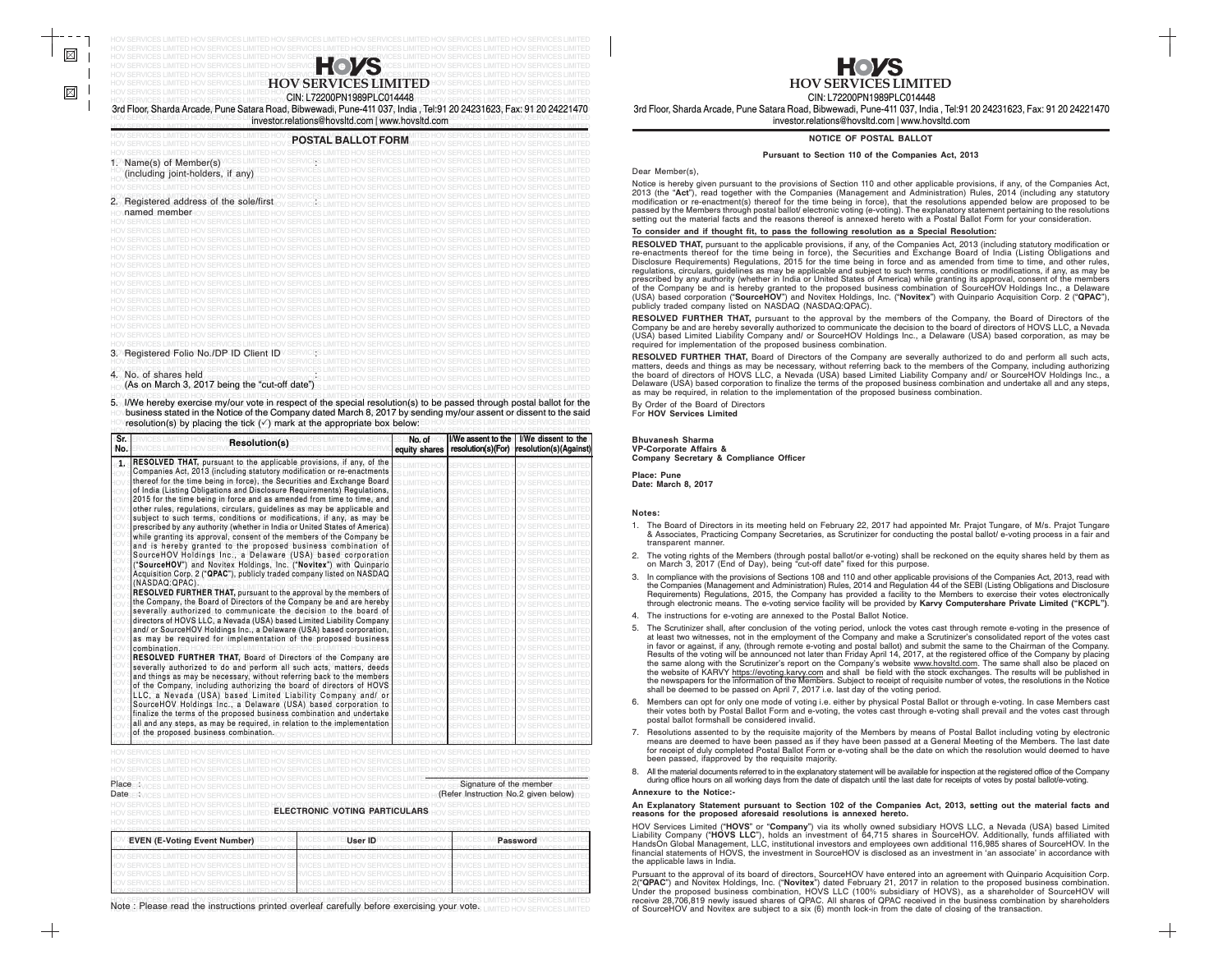## **INSTRUCTIONS**

- 1. Members entitled to vote and desiring to exercise his/her/its vote by postal ballot may duly complete the postal ballot form along with assent ('For') or dissent ('Against') and return the same, in the enclosed pre-paid selfaddressed business reply envelope to Mr. Prajot Tungare, Practicing Company Secretary, who is appointed by the Board of Directors as Scrutinizer for the postal ballot process.
- 2. Postage will be borne and paid by the Company. However, envelopes containing postal ballot form, if sent by courier at the expense of the member, will also be accepted.
- 3. Postal ballot form should be completed and signed by the Members, as per specimen signature registered with the Company's share transfer agent i.e. Karvy Computershare Private Limited ('KARVY') / depository participants and in case of joint-holding, the form should be completed and signed by the first named Member failing whom, by the next named Member.
- 4. In case of shares held by the companies, trusts, societies, etc., duly completed postal ballot form should be accompanied by a certified true copy of the board/committee resolution giving requisite authority to the person, whose specimen signature is already registered with Karvy / depository participants, to vote on the postal ballot form.
- 5. There will be only one postal ballot form for every Folio No/DP ID Client ID irrespective of the number of joint Members.
- 6. The right of voting by postal ballot shall not be exercised by a proxy.
- 7. Incomplete, unsigned, defaced or mutilated postal ballot form will be rejected.
- 8. Postal ballot form other than the one issued by the Company will be treated as invalid.
- 9. Duly completed postal ballot form should reach the Scrutinizer not later than **April 7, 2017**. Postal ballot form received after this date will be treated as if the reply from the Members has not been received.
- 10. Votes of the Members from whom no postal ballot form is received or is received after the aforesaid stipulated date will not be accepted and counted for the purpose of passing of the special resolutions.
- 11. The voting rights of the Members shall be reckoned on the equity shares held by them as on March 3, 2017 (End of Day).
- 12. Members are requested not to send any other paper along with the postal ballot form in the pre-paid selfaddressed business reply envelope. Any extraneous paper found in such envelope shall be destroyed by the Scrutinizer.
- 13. Members need not cast all his/her/its votes in the same manner.
- 14. The Scrutinizer's decision on the validity of a postal ballot form and the votes cast will be final and binding.
- 15. Members may request for duplicate postal ballot form, if so required. However, the duly completed duplicate postal ballot form should reach the Scrutinizer not later than the last date of receipt of postal ballot form i.e. **April 7, 2017**.
- 16. The results of the postal ballot shall be posted on the website of the Company www.hovsltd.com and also on the website of KARVY https://evoting.karvy.com. The results shall be filed with the stock exchanges. The results will be published in the newspapers for information of the Members.
- 17. **The Company is pleased to offer remote e-voting facility as an alternate, to all the eligible members of the Company to enable them to cast their votes electronically instead of dispatching postal ballot form. E-voting is optional. The detailed procedure is enumerated in the intructions annexed to the postal ballot notice.**

 $\boxtimes$  $\boxtimes$ 

Under the applicable laws of USA, the proposed business combination inter alia requires approval from the majority of the shareholders of SourceHOV. Hence, as part of the process, HOVS LLC, is required to convey its approval/ rejection in relation to the proposed business combination. The board of directors of HOVS LLC vide its meeting held on February 21, 2017 have approved the proposed business combinationin accordance with applicable laws.

The Members of the Company are requested to make themselves familiar with the details of the proposed business combination in accordance with the filings made by QPAC with NASDAQ under the applicable laws of USA. The Board of Directors of the Company have inter alia reviewed the information related to the proposed business combination including information available in the public filings made by QPAC (which inter alia includes the definitive agreements in relation to the proposed business combination)

In addition, the business combination is subject to customary regulatory and shareholder approvals as required under the applicable laws of USA.

From an Indian law perspective, in accordance with Regulation 16(c) of the Securities and Exchange Board of India (Listing Obligations and Disclosure Requirements) Regulations, 2015 ("**SEBI LODR**"), HOVS LLC constitutes a material subsidiary of the HOVS. Further, Regulation 24(6) of the SEBI LODR, requires HOVS to obtain approval from its Members by way of a special resolution, in case of sale, disposal or leasing of assets aggregating to more than 20% of the assets of the material subsidiary during a financial year. Though the proposed business combination does not strictly involve a sale or disposal of HOVS LLC's investment in SourceHOV, however, as a matter of good corporate governance and considering the materiality threshold, approval from the Members of HOVS is being sought pursuant to the SEBI LODR.

Please use the below mentioned link to access the necessary information:

## http://www.nasdaq.com/symbol/qpac/sec-filings

- Any person who is not a member as on the cut-off date should treat this Notice for information purposes only.
- ii. Once the vote on a resolution is cast by the member, the member shall not be allowed to change the vote subsequently. A member cannot vote both by postal ballot and remote e-voting and if he/she/it votes both by postal ballot and remote e-voting, his/her/its vote by postal ballot shall be treated as invalid.

None of the directors, Key Managerial Personnel of HOVS and their relatives are interested in the aforesaid resolutions, except to the extent of their shareholding, if any, in HOVS or SourceHOV.

The Board of Directors recommends the aforesaid special resolutions for approval of the Members of HOVS.

By Order of the Board of Directors For **HOV Services Limited**

### **Bhuvanesh Sharma VP-Corporate Affairs & Company Secretary & Compliance Officer**

**Place: Pune Date: March 8, 2017**

**THE INSTRUCTIONS FOR E-VOTING ARE ANNEXED TO THE POSTAL BALLOT NOTICE**

### **A. For Members who receive Notice of postal ballot through email:**

- i. Initial password is provided in the body of the email.
- ii. Launch internet browser by typing the URL: https://evoting.karvy.com
- iii. Enter the login credentials i.e. User ID and password mentioned in your email. Your Folio No/DP ID Client ID will be your User ID. However, if you are already registered with KARVY for e-voting, you can use your existing User ID and password for casting your votes.
- iv. After entering the details appropriately, click on LOGIN.
- v. You will reach the password change menu wherein you are required to mandatorily change your password. The new password shall comprise of minimum 8 characters with at least one upper case (A-Z), one lower case (a-z), one numeric value (0-9) and a special character (@,#,\$,etc.). It is strongly recommended not to share your password with any other person and take utmost care to keep your password confidential.
- vi. You need to login again with the new credentials.
- vii. On successful login, the system will prompt you to select the EVENT i.e. HOV Services Limited.
- viii. On the voting page, the number of shares (which represents the number of votes) held by you as on the cut-off date will appear. If you desire to cast all the votes assenting/dissenting to the resolutions then enter all shares and click 'FOR'/ 'AGAINST' as the case may be or partially in 'FOR' and partially in 'AGAINST', but the total number in 'FOR' and/or 'AGAINST' taken together should not exceed your total shareholding as on the cut-off date. You may also choose the option 'ABSTAIN' and the shares held will not be counted under either head.
- ix. Members holding multiple folios/demat accounts shall choose the voting process separately for each folio/demat account.
- x. Cast your votes by selecting an appropriate option and click on 'SUBMIT'. A confirmation box will be displayed. Click 'OK' to confirm else 'CANCEL' to modify. Once you confirm, you will not be allowed to modify your vote subsequently. During the voting period, you can login multiple times till you have confirmed that you have voted on the resolution.
- xi. Corporate/institutional members (i.e. other than individuals, HUF, NRI, etc.) are required to send scanned image (PDF/ JPG format) of certified true copy of relevant board resolution/authority letter etc. together with attested specimen signature of the duly authorised signatory(ies) who is/are authorised to vote, to the Scrutinizer through email at prajot@prajottungarecs.com and Members can cast their vote online from March 9, 2017 (10.00 a.m.) till April 7, 2017 (5.00 p.m.) after which the remote e-voting facility shall be blocked.
- xii. In case of any queries/grievances, you may refer the Frequently Asked Questions (FAQs) for Members and e-voting User Manual available at the 'download' section of https://evoting.karvy.com or call KARVY on 18003454001 (toll free)
- xiii. Members may alternatively cast their votes using the postal ballot form available on the Company's website www.hovsltd.com and also on the website of KARVY https://evoting.karvy.com. Please refer instructions provided in the postal ballot form.

## **B. For Members who receive the Notice of postal ballot in physical form:**

- i. Members holding shares either in dematerialised or physical form who are in receipt of Notice in physical form, may cast their votes using the postal ballot form enclosed to this Notice. Please read carefully instructions provided in the postal ballot form and return the same, duly completed along with assent ('FOR') or dissent ('AGAINST'), in the enclosed prepaid self-addressed business reply envelope to the Scrutinizer, Mr. Prajot Tungare, Practicing Company Secretary, Unit: HOV Services Limited, C/o Karvy Computershare Private Limited, Karvy Selenium Tower B, Plot 31–32, Gachibowli, Financial District, Nanakramguda, Hyderabad – 500 032, so as to reach by April 7, 2017. Postal ballot form received from the Members after April 7, 2017 will be strictly treated as if no reply has been received from the Members. Incomplete, unsigned, defaced or mutilated postal ballot form will be rejected and the Scrutinizer's decision on the validity of a postal ballot form and the votes cast will be final and binding.
- Members may alternatively opt for remote e-voting, for which the User ID & initial password is provided at the bottom of the postal ballot form.
- iii. Please follow steps from Sr. No. (i) to (xiii) under heading A above to vote through remote e-voting platform.

## **C. Generalinstructions:**